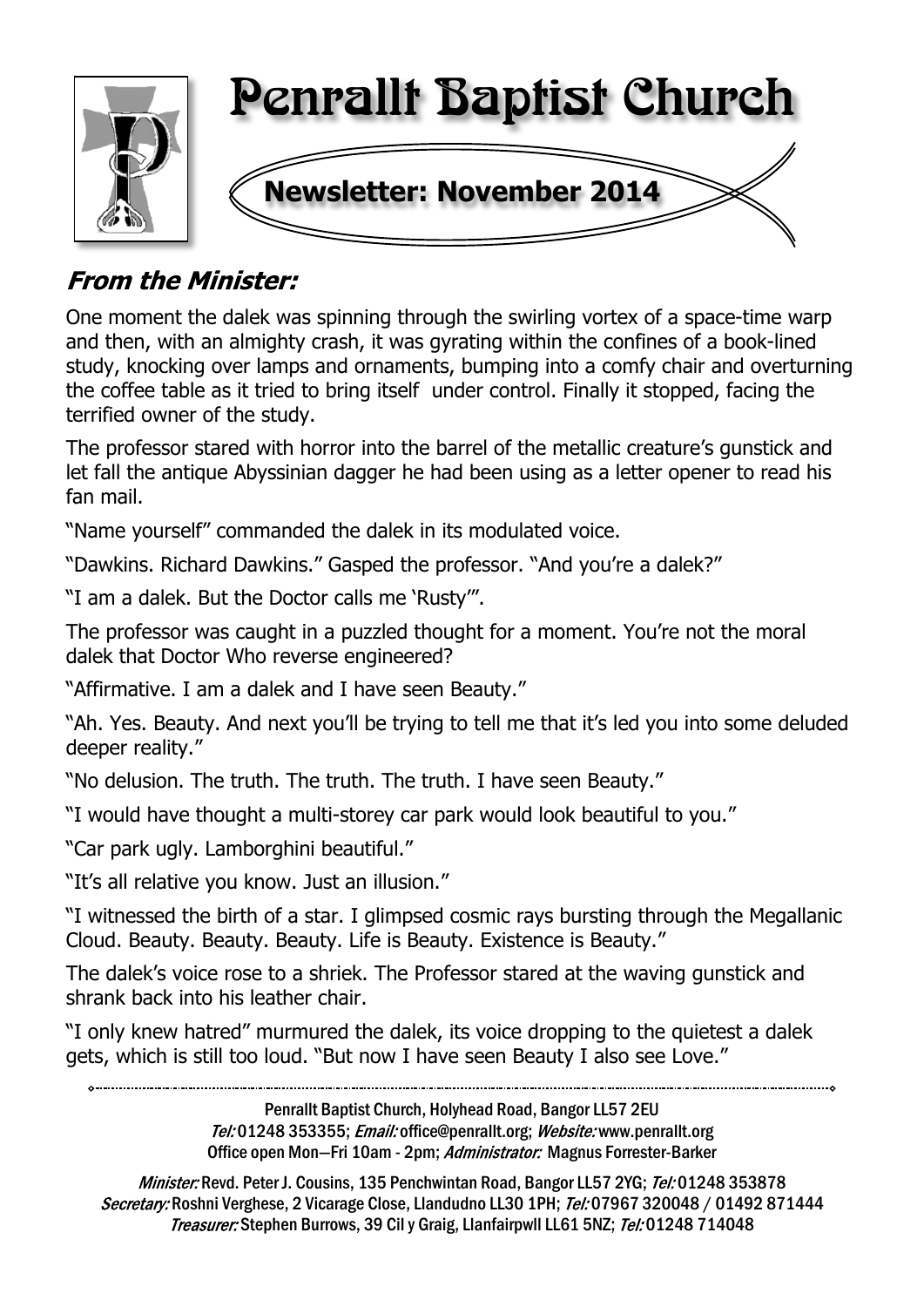"Oh I'm not letting you away with that." Despite his fear, Dawkins drew himself forward in his chair.

"You also love. See the pictures of your spawn." It pointed to the family pictures on the shelves. At least the ones that hadn't been knocked over by its chaotic arrival.

"Well, that's just my selfish genes boasting."

"Liar. Liar. You love. Do not deny it. You love despite yourself. And you receive love. You see Beauty and you have Love."

"Well, I guess it's better for the universe than hatred."

There was a silence for a half a minute as the dalek scanned the paintings on the walls, the laughing family portraits, the artistic standard lamp and the sleek décor. It turned its camera stick to the man facing it and said firmly

"Oh Beauty so old and so new! Too late have I loved thee!'

Dawkins looked puzzled. "Isn't that a quotation?"

"Affirmative. St. Augustine."

The professor stared at him.

"No! No! No! No! No! Don't even dare try to tell me that you... "

"Affirmative. Affirmative."

"No, you can't!"

"Affirmative. I have seen Beauty. I believe in Love. And I believe in..."

"NO!!!"

"I believe in God!"

Without hesitation the professor snatched up the Abyssinian dagger, vaulted the expanse of the oak desk with one leap and landed on the head of the dalek, stabbing wildly and screaming "Exterminate, exterminate!"



God bless,

Poton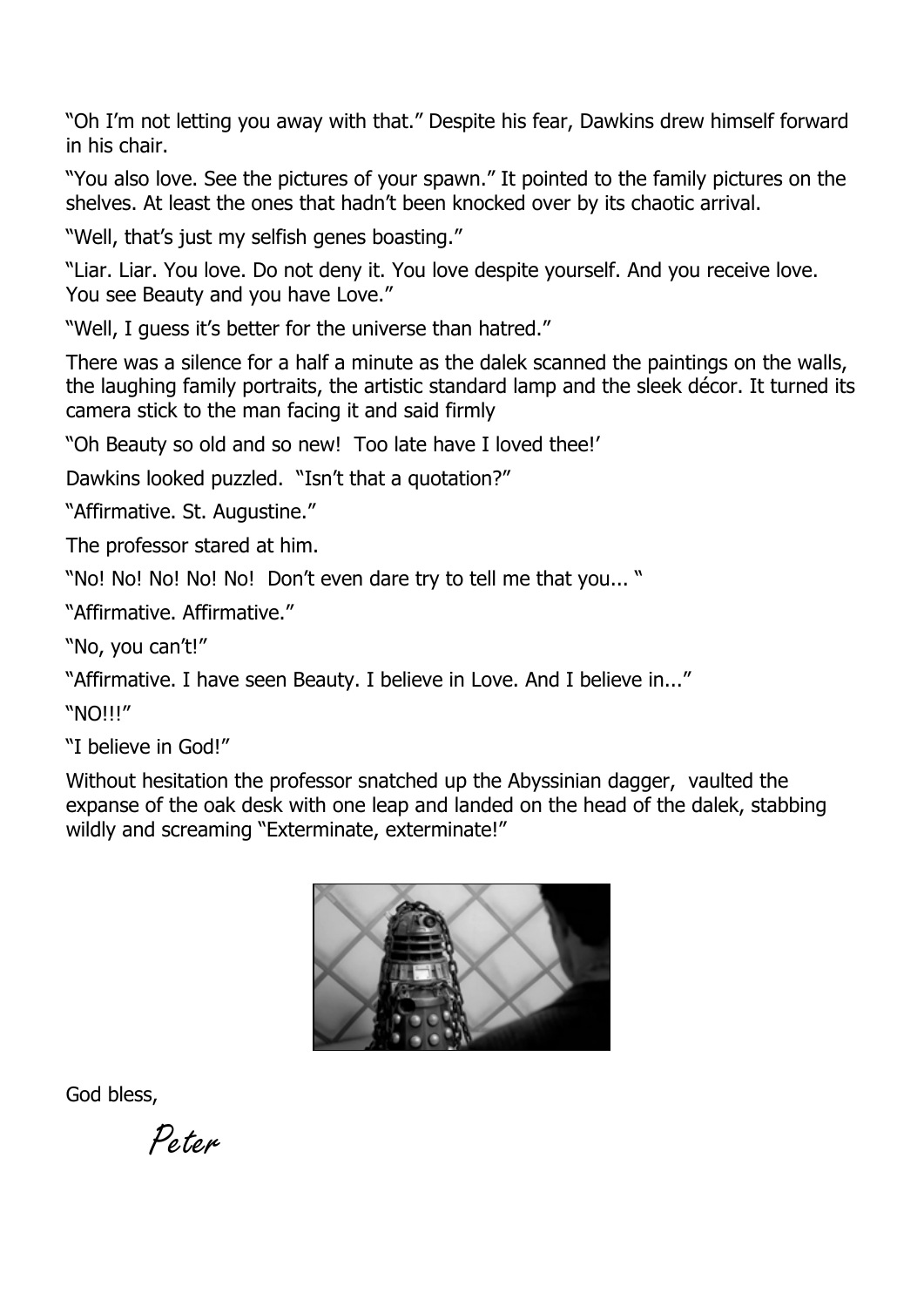## **Welcome to Students:**

If you're a student we welcome you to Penrallt. Please collect a student pack from the door, and join in our activities, especially Faith Café on Sunday nights. Delvin Varghese is our Student Coordinator and he would be happy to tell you what's happening and to invite you to our student home group.

# **Services This Month:**

| 2 November                       |                                                                                          |                                       |
|----------------------------------|------------------------------------------------------------------------------------------|---------------------------------------|
| $10:30$ am<br>6:00 <sub>pm</sub> | "Havens of hospitality amidst the drama of division" Acts 28:11-31<br>Communion Service. |                                       |
|                                  | <b>Forgiving yourself</b>                                                                | John 21:1-19                          |
|                                  | 9 November (Remembrance Sunday)                                                          |                                       |
| 10:30am<br>6:00pm                | This is the story of Jesus the great God Event<br>The Insurgency of the Human Race       | Mark 1:1-15<br><i>Hebrews 12:1-15</i> |
| <b>16 November</b>               |                                                                                          |                                       |
| 10:30am<br>6:00 <sub>pm</sub>    | Speaker: Bryan Collis. Pressing on to the goal<br>Speaker: James Goodman.                | Philippians 3:1-14                    |
| 23 November                      |                                                                                          |                                       |
| 10:30am                          | Heaven torn open and a voice is heard darkness must pass                                 | Mark 1:1-15                           |
| 6:00 <sub>pm</sub>               | <b>Baptismal Service.</b>                                                                |                                       |
|                                  | <b>30 November (Advent Sunday)</b>                                                       |                                       |
| $10:30$ am                       | Communion Service.<br>What the Kingdom of God Looks Like                                 | Mark 1:16-34                          |
| 6:00 <sub>pm</sub>               | <b>Advent: The New Creation</b>                                                          | Romans 8:18-25                        |

## **Our Speakers in November**

**Peter Cousins** is the minister of Penrallt and is our speaker except when otherwise noted. **Dr. Bryan Collis** is a Senior Research Officer for the WCVA and one of Penrallt's deacons. **James Goodman** is a member of Penrallt, who works in Bangor University.

# **Serving the people of God elsewhere:**

The following members of Penrallt will be preaching or leading services at other churches this month. Please remember them in your prayers.

Sunday 16 Elaine Green preaching at Holyhead English Presbyterian

Roger Borlace preaching at Menai Bridge Presbyterian

Sunday 30 Elaine Green preaching in Welsh at Parc Chapel

If you will be ministering to other congregations and would like to be included in this list (and our weekly email prayer diary) in future months, please send details to Magnus in the church office.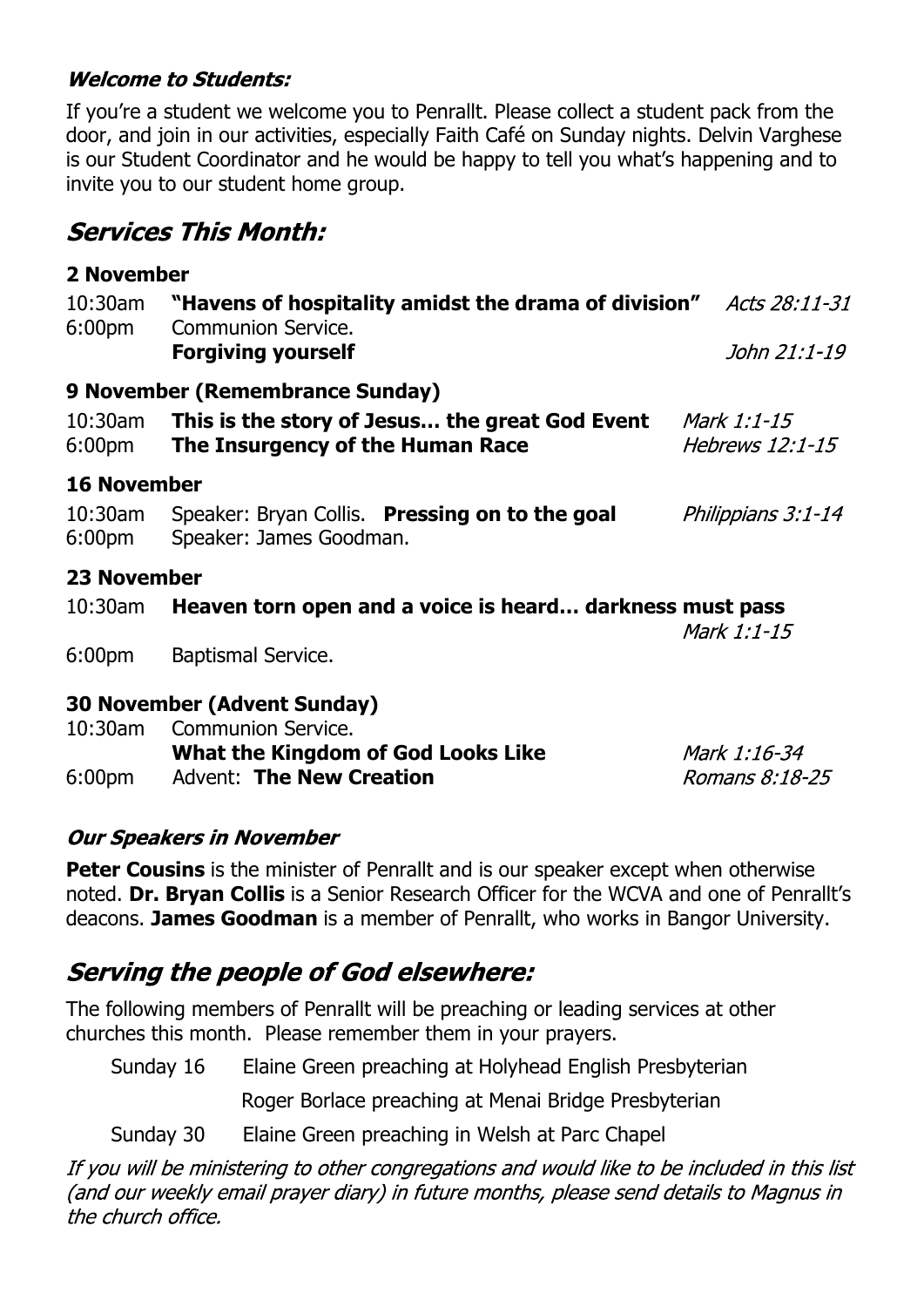# **Dates For Your Diary:**

| <b>Monday 3</b>                        | 7:30 <sub>pm</sub> | Deacons' Meeting.                                                                               |
|----------------------------------------|--------------------|-------------------------------------------------------------------------------------------------|
| Wednesday 5 10:30am                    |                    | Men's Prayer Meeting followed by coffee in Options.                                             |
| <b>Friday 7</b>                        | 7:30 <sub>pm</sub> | Bangor Street Pastors Commissioning Service at Penuel.                                          |
| <b>Saturday 8</b>                      | 9:30am             | Bible Unzipped at Princes Drive Baptist Church (Note<br>venue).                                 |
| Friday 14                              | 7:30 <sub>pm</sub> | Revelation North Wales (youth event).                                                           |
| <b>Monday 17</b>                       | 10:30am            | Church walk.                                                                                    |
| <b>Saturday 22</b><br><b>Monday 24</b> | 7:30 <sub>pm</sub> | 10:30am-2pm Penrallt Christmas Fair.<br>CICC event at Princes Drive Baptist Church, Colwyn Bay. |
|                                        |                    |                                                                                                 |

Further details of most of these events can be found in the Noticeboard section later in this newsletter.

# **News of People:**

**Andrew March** was due to have another hip replacement as this went to press. **Joyce Ryan** is back home at Haulfre but would appreciate your prayers for her recovery. **Joan Beer** is still in plaster and says "A BIG thank you to all those who supported me during the last six weeks- those who phoned, sent cards, visited, provided food, books to read, jigsaws, help and transport. I shall always think of you as God's angels. I hope to be around soon." Congratulations to **Ian Kelso** on his significant birthday.

## **Children's Birthdays in November:**

|  | 4th: Rio Penny | 8th: Rebekah Collis | 10th: Jonathan Retallick | 24th: Mika Owen |
|--|----------------|---------------------|--------------------------|-----------------|
|--|----------------|---------------------|--------------------------|-----------------|

# **Weekday Events:**

Please check with the contact people when there are meetings this month. HG = Home Group

| <b>Day</b> | <b>Time</b>        | <b>Details</b>                                    | <b>Contacts</b>                     |
|------------|--------------------|---------------------------------------------------|-------------------------------------|
| <b>Tue</b> | 8:00 <sub>pm</sub> | HG, Nilgiri                                       | Joan Beer (353874)                  |
| <b>Tue</b> | 7:30 <sub>pm</sub> | HG Tyddyn Isaf<br>(Menai Bridge)                  | Magnus Forrester-Barker<br>(717570) |
| <b>Wed</b> | 2:00 <sub>pm</sub> | HG, Carers                                        | Carol Morris (208407)               |
| <b>Wed</b> | 7:30 <sub>pm</sub> | HG, Bethesda                                      | Jon & Deb Stammers (602868)         |
| <b>Wed</b> | 7:30 <sub>pm</sub> | HG, Cymraeg                                       | Owen & Nia Evans (352634)           |
| <b>Wed</b> | 7:30 <sub>pm</sub> | HG, Maes y Dref (pm)                              | Anne Collis (353173)                |
| <b>Wed</b> | 7:30 <sub>pm</sub> | HG, Nomads                                        | Susan Cousins (353878)              |
| <b>Wed</b> | 7:00 <sub>pm</sub> | HG, Students                                      | Delvin Varghese (07528 958150)      |
| <b>Thu</b> | 10:30am            | HG, Llanfairpwll (am)                             | Sue & Lawrence Moss (713793)        |
| <b>Thu</b> | 7:30 <sub>pm</sub> | HG, Llanfairpwll (pm)                             | Sue & Lawrence Moss (713793)        |
| Fri        | 10:30am-12pm       | <b>Cheeky Monkeys</b><br>(parent & toddler group) | Joan Rymer (713003)                 |
| Fri        | 10:30am-12:30pm    | HG, Maes y Dref (am)                              | Anne Collis (353173)                |
| <b>Sat</b> | 8:30am             | <b>Prayer Meeting</b>                             |                                     |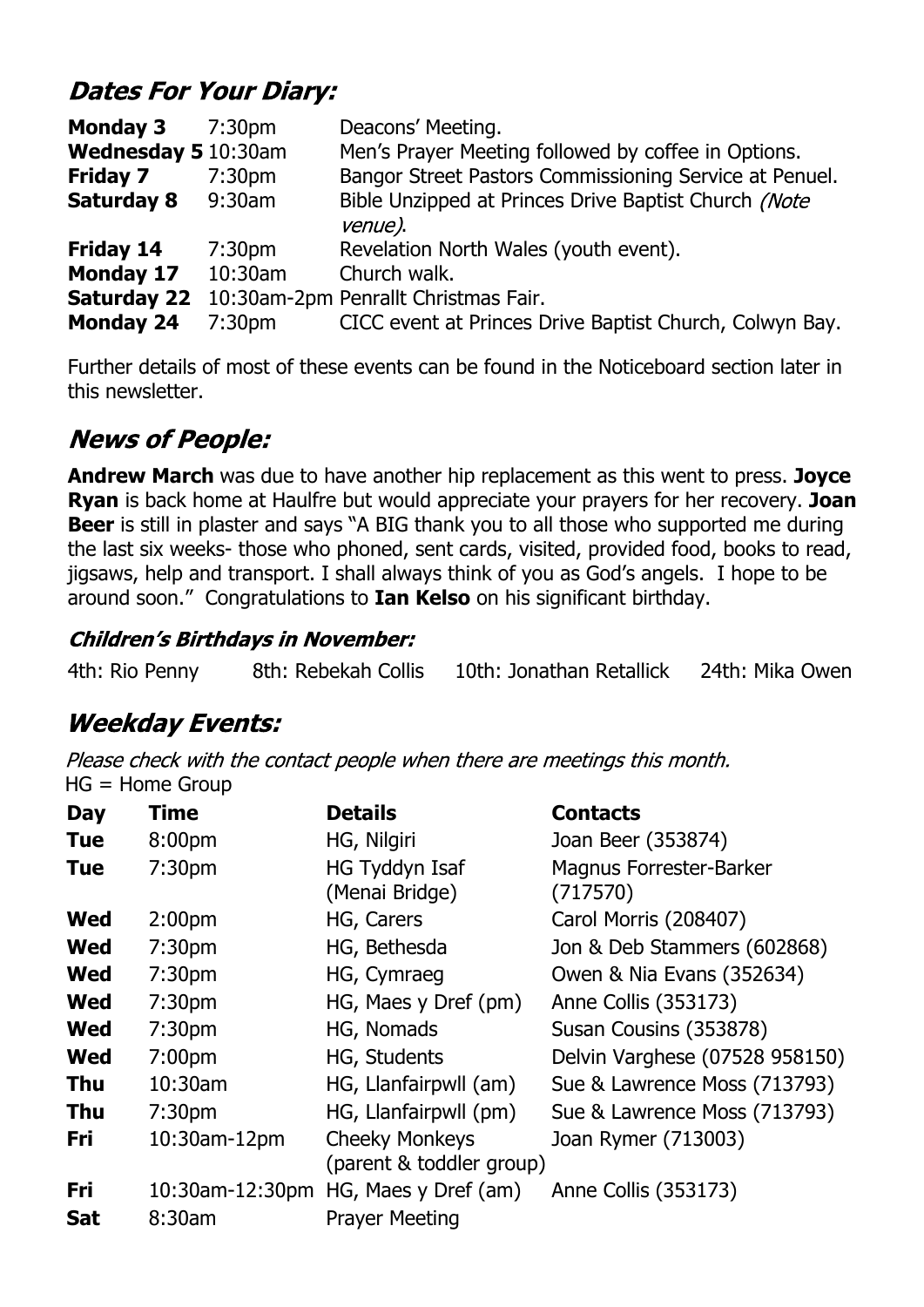# Noticeboard:

## **◊ Bible Unzipped**

Saturday 8 November  $9:30$ am

Bible Unzipped aims to unpack Scripture with those interested in learning more than can be offered in a Sunday sermon. It also equips those leading in the church with some tools for studying and teaching from the Bible. This month it will meet at Princes Drive Baptist Church in Colwyn Bay, from 9:30am to 1pm. The sessions will be: *Chronicles* (part 2) (by Jon), Questions Christians Ask: What happens to me when I die? (Final Part) (by Rob) and *Struggling with Difficult Bible Passages: 1 Samuel 15:1-3* (by Peter) The course is free and we may be able to offer you a lift. Talk to Peter if you are interested. About 10 members of Penrallt attend.

# **◊ Car Parking**

Please note that the car park next door to the church is now pay and display with no free disabled parking. Morrisons car park only allows you to park for two hours. We recommend that you use the School of Nursing car park on Sunday mornings. Morrisons say that they switch the cameras off to make the car park available to us on Sunday and weekday evenings after 6pm. (Morrisons is happy for you to park there on Sunday mornings and do your shopping after the service provided you register your car registration number at their information desk beforehand).

## *◊* **Christmas Fair**

Saturday 22 November 10:30am-2pm

There will be a variety of stalls (cakes, fudge, various crafts, bric a brac etc), also fairly traded gifts, Created, Tearfund Christmas Cards and activities for children. Refreshments including light lunches will be on sale. No entrance fee but all profits from the sales will be divided between two of our missionary couples, Chris and Anna Hembury (who recently celebrated 20 years of working in inner city Hull with Youth for Christ) and Duncan and Trudie Tough (who work in Papua New Guinea with Wycliffe Translators). We need volunteers to operate the stalls, help in the kitchen and of course make cakes to sell. If you have any bric a brac please bring it to the church before the 22nd. Contact Janet Jones or Mari Kelso if you can help in anyway. Please come and support our missionaries whilst enjoying fellowship and a panad together.

# **◊ Church Lunch**

We will host a church lunch after the morning service on **Sunday November 2nd**. Please bring enough buffet style 'finger food' for yourselves and one or two others.

## *◊* **Church Walk**

Monday 17 November 10:30am

Meet at Eirias Park, Colwyn Bay. Use the ornamental gate entrance, the carpark is on the right. There are toilets further down in the Leisure Centre. The walk is 5.5miles, starting at 40m and going up to 280m. The ascent is through the sheltered, wooded Nant y Glyn Valley returning on open grassland with fine views. It could be a bit wet underfoot in a few places. Bring a picnic lunch. Mari and Ian are leading the walk, contact them for more information. (01248 421783)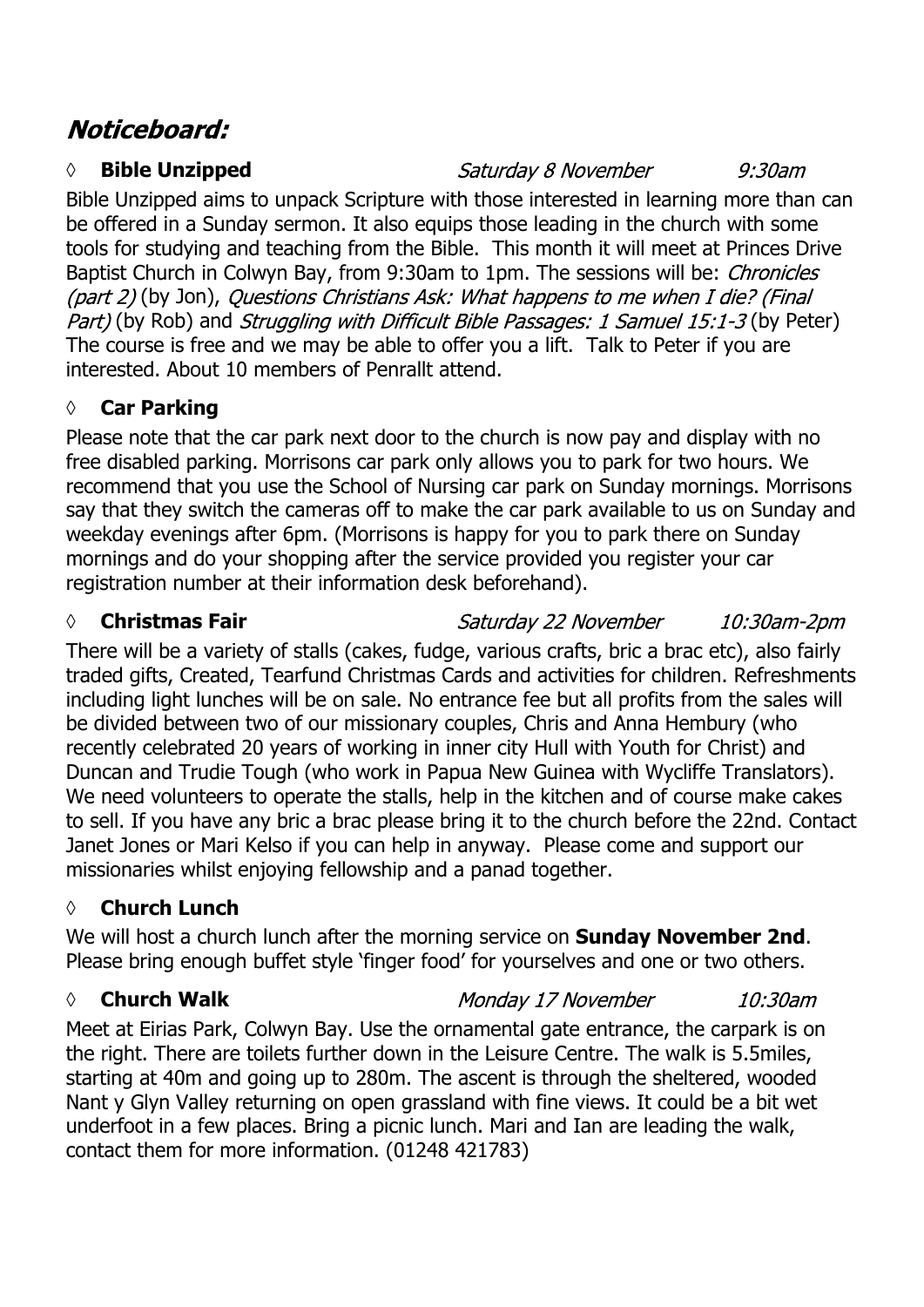# **◊ CICC: A Humble Confidence:Trusting the Bible and Questioning Ourselves**

The Cymru Institute of Contemporary Christianity is offering an excellent event on Monday 24 November at Princes Drive Baptist Church, Colwyn Bay, 7:30 to 9:30pm. The Speaker is Steve Holmes, a Baptist Minister, currently Senior Lecturer in Theology at the University of St Andrews. He is a very good speaker. Tickets £6/£3. We may be able to offer a lift. Speak to Peter if you want a lift or can offer one. For more information or to book tickets, visit http://cicconline.org.uk/event/a-humble-confidence

# **◊ Cytûn**

Cytûn (Churches Together in Bangor) need a Publicity Officer to liaise with the local press; if you can help, please speak to Sarah Jackson. There is also a need for more volunteers for the Giant Puppets team; anyone interested should contact Martin Pritchard: martindalezack@icloud.com

#### *◊* **Event in Llangefni Town Hall** Saturday 1 November 6:30pm

Styled as "A time of praise, prayer and proclamation" it is part of the ongoing ministry of evangelist Marilyn Harry's Love Wales organization. Refreshments beforehand from 5.30pm.

## **◊ Films @The Chaplaincy**

The Bangor University Catholic Chaplaincy is showing a series of films on Friday nights, followed by discussion. They are free to attend and start at 7pm. The remainder of this term's programme is as follows:

> 7th Nov - Millions 14th Nov - The Scarlet and the Black 21st Nov - Of Gods and Men 28th Nov - Frozen 5th Dec - The Nativity Story

## **◊ Getting your prayer life into gear**

We believe in prayer and encourage people to pray. You can send prayer request to our electronic diary via office@penrallt.org (there are also prayer cards in the church porch that you can fill in). Better still, you can receive the prayer diary straight to your inbox every Monday by emailing the office now and requesting to be put on the list. And for more immediate sharing and response in prayer why not search on Facebook for Penrallt Prayer Point and send a request to join our page dedicated to prayer.

## **◊ Homeless in Bangor**

Please do not give money directly to the homeless in Upper Bangor. We have found in the past that it has encouraged aggressive begging on the church premises by people who have a history of violence. You will find brown envelopes in the porch to put your gift in. This will buy meal vouchers which are distributed to the homeless by the Cathedral. To date, Penrallt has raised £5,153.50 for this scheme.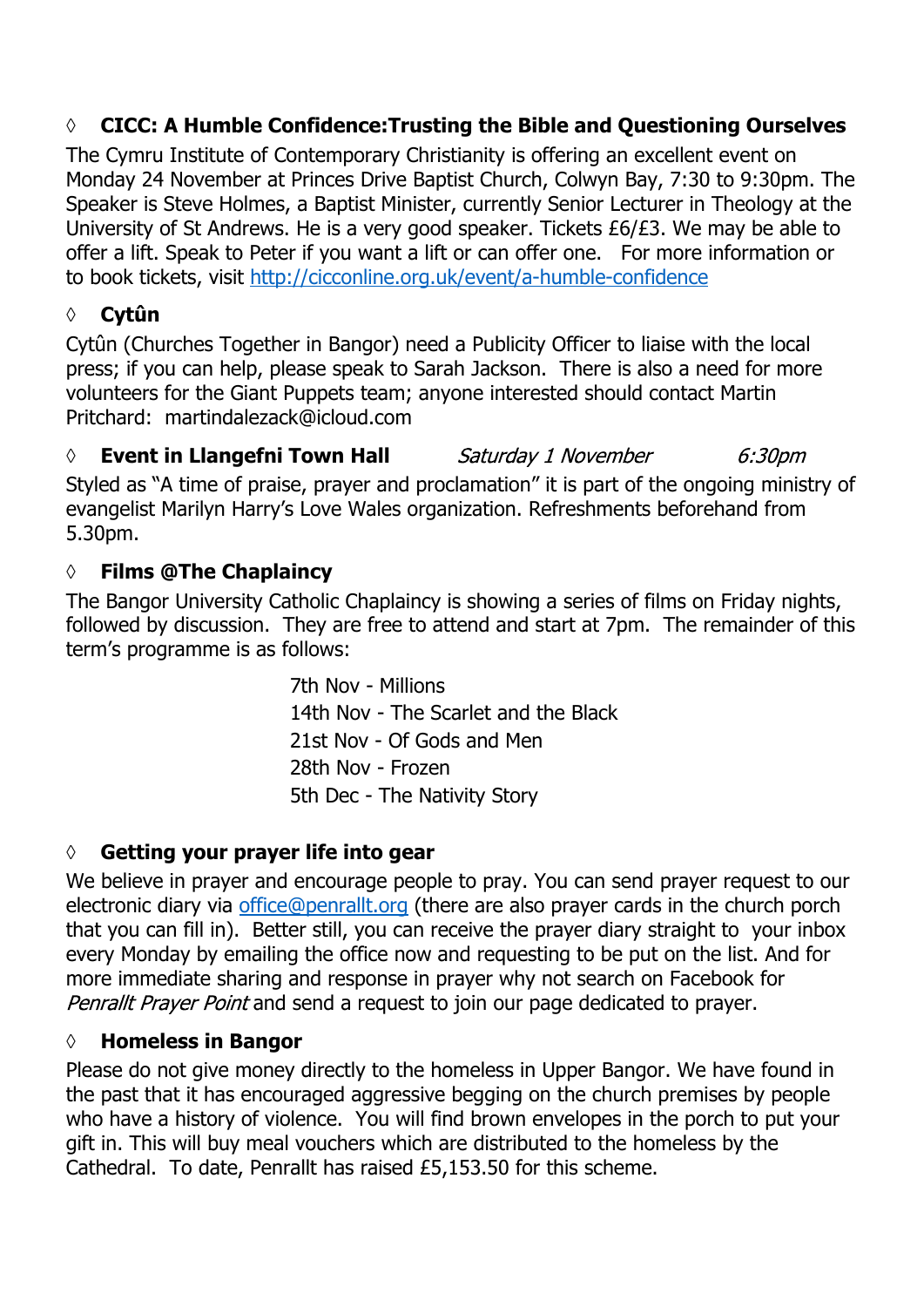## *◊* **Interfaith Meeting**

The Bangor Progressive Interfaith group have organised an Interfaith Meeting Point to take place in the Faith Room at the Rathbone Annexe on College Road. This will be an opportunity to meet with people of other faiths over a cup of tea and discuss our common ground. For more information please contact Nick (jewittenator@gmail.com).

#### *◊* **Lecture in Manchester**

The Northern Baptist Learning Community is offering a public lecture by Revd. Marion Tugwood: "Women's Work for Women: Issues of Power in the Development of the Women's Missionary Association of the Presbyterian Church of England" Speak to Elaine Green for more details.

#### *◊* **Men's Prayer Meeting** Wednesday 5 November 10:30am

Time spent in prayer will be followed by coffee in Options.

## **◊ Pastoral Help**

If you have pastoral concerns please contact Peter or else one of the other members of the Pastoral Care team:

Pat Borlace 713146 Adrienne Ferrada Geoff Moore 410582 Dave O'Brien 671848 Judy Stammers 364394 Helen Thomas 600174

Please note that Peter will be away on holiday from 13th to 20th November.

## **◊ The Prayer Room…**

…is open before and after the service for quiet prayer. Penrallt is a place of prayer, so make use of this sacred space.

## **◊ Revelation North Wales**

On Friday 14th November we will be hosting our second Revelation North Wales youth event at Penrallt, with Chip Kendall and Joe Moreno. Tickets, costing £3, are now on sale through the church office or online at http://www.revelation-northwales.org.uk/

# **From the church office:**

**Church office closure:** Please note that the office will be closed for part of the morning on Tuesday 11th November as Magnus will be helping Peter to lead a Remembrance Day service at the University at 11am.

**Tenth Anniversary Celebrations:** On the weekend of 23rd - 25th January we will be celebrating ten years in our current building. Further details of the programme to follow.

**Deadline for next month's newsletter:** Sunday 23 November.

Please send information to Magnus (office@penrallt.org; 01248 353355)

#### Sunday 2 November

Monday 10 November

 $4 - 6$ pm

7:30pm